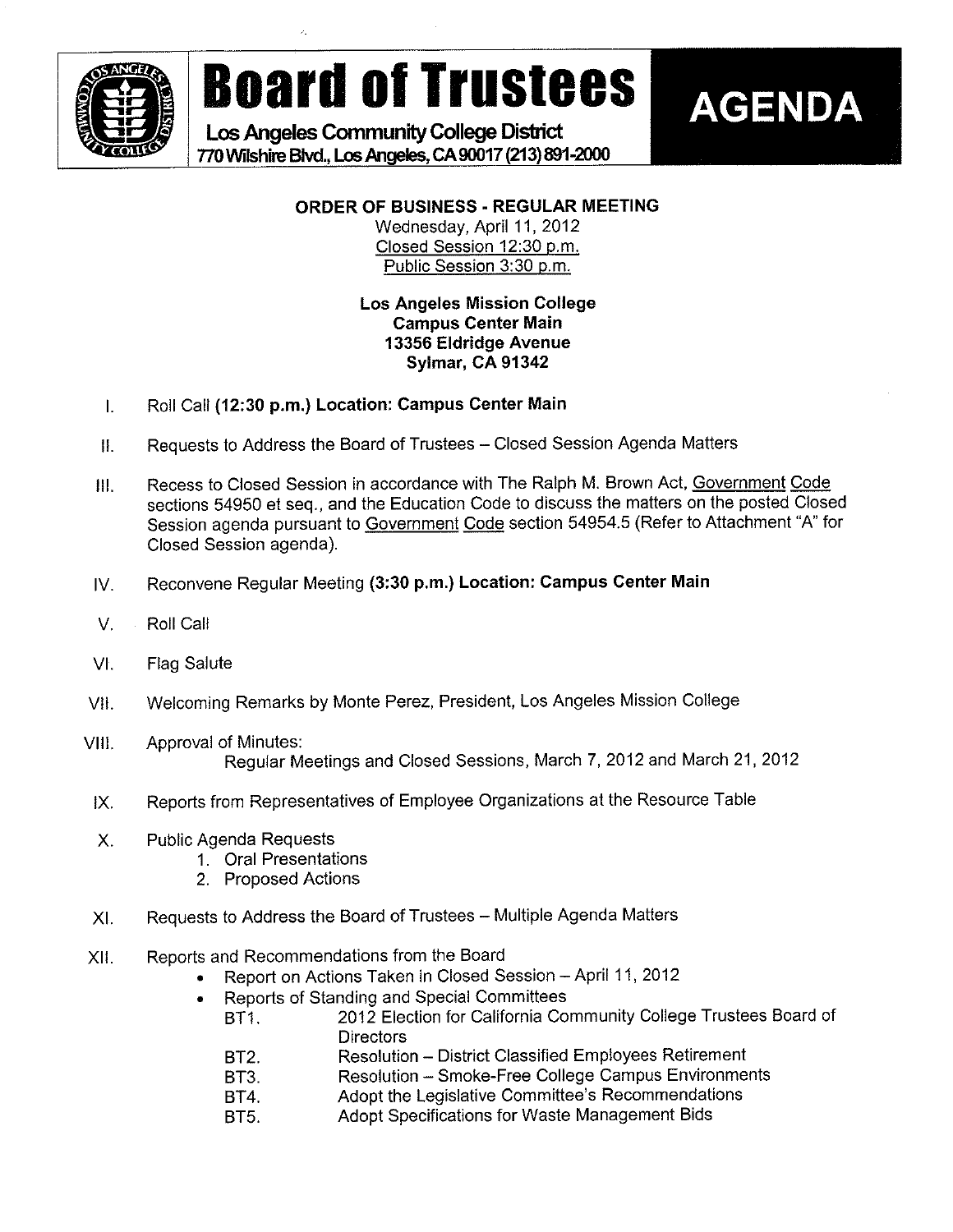- XIII. Reports from the Chancellor
	- Report from the Chancellor regarding activities or pending issues in the District . o "When Eagles Soar: Los Angeles Mission Coilege Alumni Spotlight"
- XIV. Recess to Capital Construction Committee
	- A. Roil Call
	- B. Public Speakers
	- C. Presentations/lnitiative Reviews
		- Report on the Program Management Functional Assessment
	- D. New Business
	- E. Adjourn Capital Construction Committee
- XV. Reconvene Regular Meeting of the Board of Trustees
- XVI. Roll Call
- XVII. Consent Calendar

#### Matters Requiring a Majority Vote

| <b>BF1.</b>        | <b>Budget Revisions and Appropriation Transfers</b>                |
|--------------------|--------------------------------------------------------------------|
| BSD <sub>1</sub>   | <b>Ratifications for Business Services</b>                         |
| BSD <sub>2</sub> . | <b>Business Services Routine Report</b>                            |
| FPD1.              | Facilities Planning and Development Routine Report                 |
| FPD <sub>2</sub>   | Authorize Master Procurement Agreements                            |
| FPD3.              | Adopt Resolution Authorizing Implementation of Design-Build System |
|                    | of Project Delivery                                                |
| HRD1.              | Personnel Services Routine Actions                                 |
| ISD1.              | <b>Ratification of Student Travel</b>                              |
| PC <sub>1</sub>    | <b>Personnel Commission Action</b>                                 |
| ۰                  | Correspondence                                                     |
|                    |                                                                    |

**Matters Requiring a Super Majority Vote** BF2. **Budget and Finance Routine Report** BSD3. Authorize Lease Agreements

XVIII. Recommendations from the Chancellor

CH1. Approve Pierce College Mission Statement<br>FPD4. Adopt Emergency Resolution Authorizing A Adopt Emergency Resolution Authorizing Actions to Mitigate Water Intrusion at the Science and Math Building at West Los Angeles College

- XIX. Notice Reports and Informatives BF/A. [Informative] District Budget Committee Recommendations for Budget Allocation Mechanism Changes.
- XX. Announcements and Indications of Future Proposed Actions
- XX!. Adjournment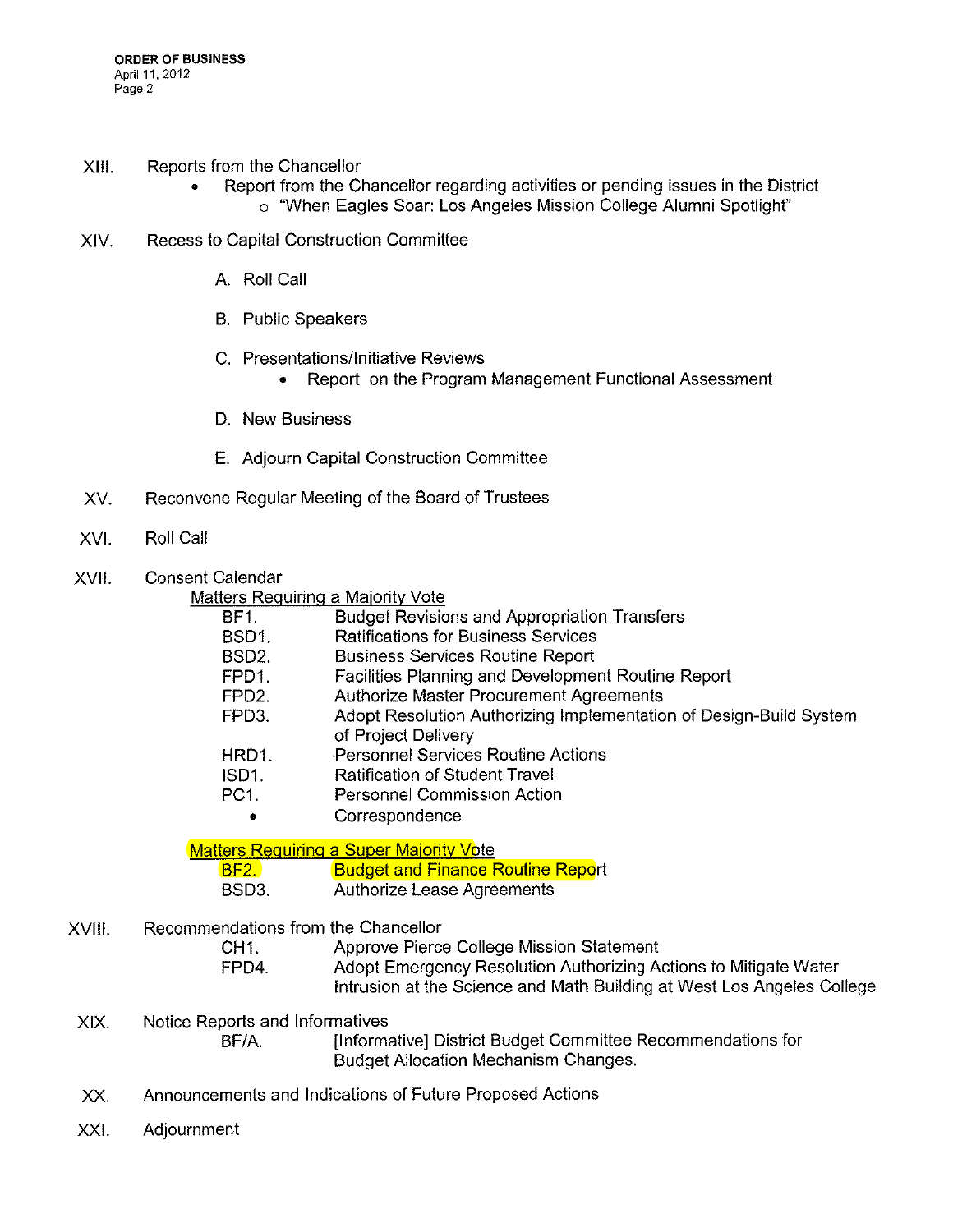

# Board of Trustees **Fig. ACTION**



Los Angeles Community College District

Com. No. BF2 Division: BUSINESS AND FINANCE Date: April 11, 2012

#### Subject: BUDGET AND FINANCE ROUTINE REPORT

#### 1. ADJUSTMENTS TO UNRESTRICTED INCOME/APPROPRIATIONS

Authorize the following budget adjustments to reduce the state revenue in the Unrestricted General Fund budget by \$10,269,995 from the Contingency Reserve due to the additiona! statewide \$179 million shortfall from property taxes and student fees collections. The following actions are presented for approval. (BTA: D-0612)

#### **INCOME - Decrease \$10,269,995**

- Reduce State Apportionment by \$10,282,128
- Increase Part-time Faculty Office Hours Reimbursement by \$12,133

#### APPROPRIATIONS - Decrease \$10,269,995

**Reduce Contingency Reserve by \$10,269,995** 

**Background: On February 16, 2012 the State Chancellor's Office released the** 2011-12 First Principal Apportionment and the 2010-11 Recaiculation reports. The reports include a system-wide general apportionment deficit of \$179 million, or an additional 3.42 % deficit. As a result, the Los Angeles Community College District's state apportionment reduction has amounted to \$51.4 million as shown below:

2011-12 First Principal Apportionment:

State Budget Cuts (Tier 0 plus mid-year Tier 2 trigger) (35,547,498) Additional Student Fee & Property Tax Shortfalls (15,833,960) Base Revenue Adjustment (64,169) Total 2011-12 LACCD State Revenue Reduction (\$51.445.627)

| Recommended by: | Y V<br>$\cdots$ and $\lambda_{n}$    | VIN).<br>OWNerg Approved by: 1/a |  |
|-----------------|--------------------------------------|----------------------------------|--|
|                 | Adriana D. Romaro, Doputy Changellor | $\sum_{i=1}^n$<br>$1/1$ of lines |  |

Adriana D. Barrera, Deputy Chancellor **Chancellor Chancellor Chancellor Chancellor** 

| Chancellor and                                       | Candaele                    | Santiago                                |
|------------------------------------------------------|-----------------------------|-----------------------------------------|
| Secretary of the Board of Trustees                   | Field                       | Svonkin                                 |
|                                                      | Park                        | Veres                                   |
| Date<br>By                                           | Pearlman                    | Batham<br>Student Trustee Advisory Vote |
| Com. No.<br>Div.<br>BF <sub>2</sub><br>Page<br>Pages | <b>BUSINESS AND FINANCE</b> | Date<br>04-11-2012                      |